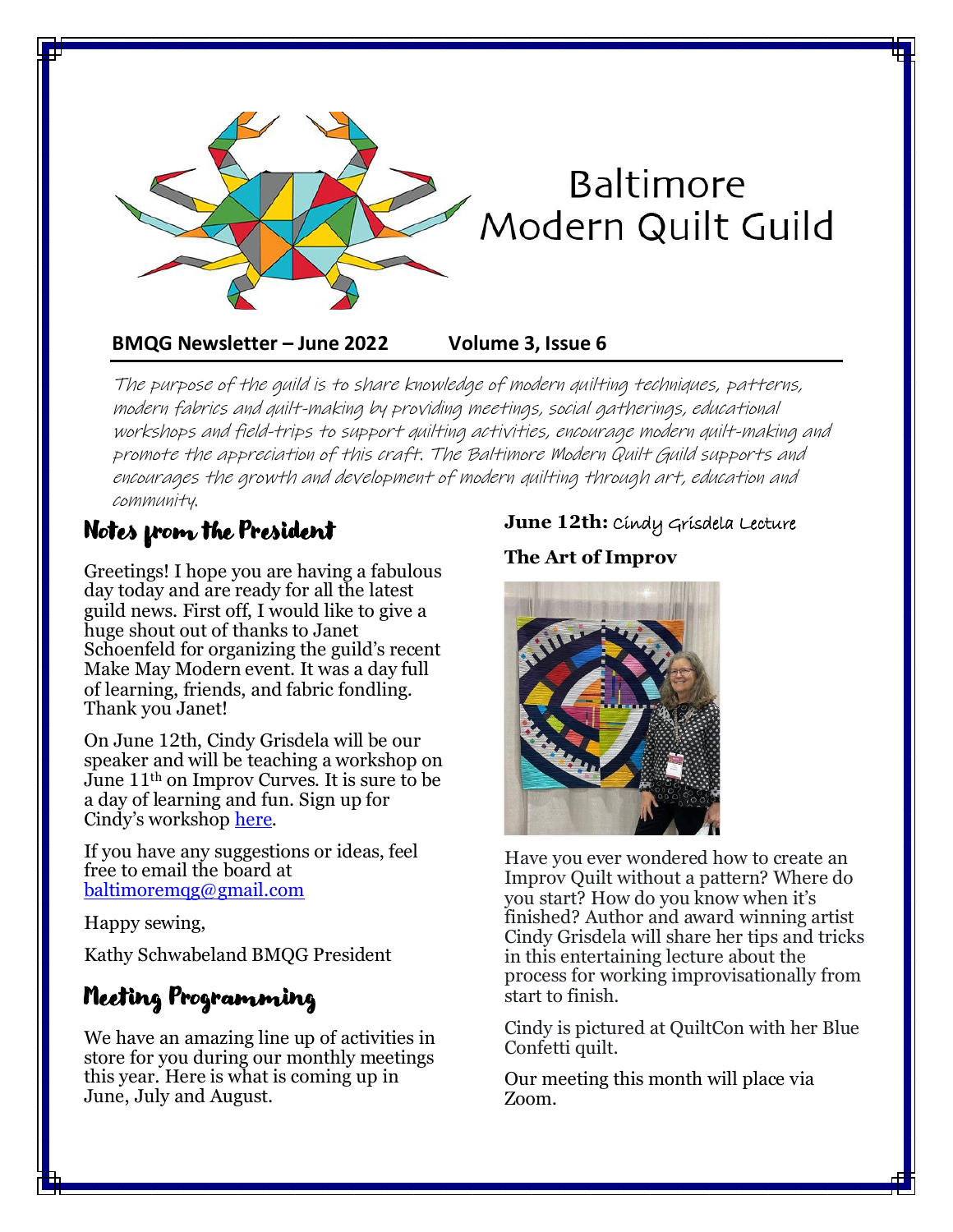#### **July 10th:** Fabric, Friends, and Fun at Patapsco State Park

Our July meeting will be held at Patapsco State Park from 10am to 3pm. The day will kick off at 10am with the guild library book sale and guild community destash. If you would like to sell items in the community destash, please plan to arrive prior to 10am to set up your destash items. Picnic tables will be available to use. Please bring your own change for the event. For those who are planning to shop, please bring cash for the event. Guild library books will be on sale for \$5.00 each.

At 12noon, we will take a break for lunch. The guild will provide water and there is a grill available if you want to really get crazy for lunch. After lunch we will spend the afternoon stitching in the wild. The pavilion does have electricity if you would like to bring your machine.

At 2pm, we will have Show n Tell. This is great opportunity to show off all the quilts you have created over the past few months.

We are site number Pickall 704.

Patapsco Valley State Park - Pickall Area 8125 Johnnycake Road Woodlawn, MD 21244

#### **Driving Directions:**

**From Beltway (I-695)** take Security Blvd. (exit 17) westbound. Go 0.5 miles and turn left on North Rolling Rd. Take next right (Fairbrook Rd.). Go 1 mile, turn left on Johnnycake Rd. Go 1.5 miles to park entrance on the left.

**From Rt. 40** take Rt. 40 east to North Rolling Rd. toward security square mall. Go 2.5 miles, turn left onto Fairbrook Rd. Follow above directions.

Please contact Kathy if you have any questions about the event at Kschwabeland@yahoo.com.

**August 14th:** Laura Hartrich Lecture

**Labels as Love Language**



Laura will talk about how labels factor into her quiltmaking practice. She will share lots of images and discuss technique, inspiration, and motivation for creating labels as detailed and unique as her quilts.

The meeting will take place via Zoom.

# Workshops

#### **Fabulous Freehand Curves – 6 hour class with Cindy Grisdela**

Saturday June 11th 9am-3pm via Zoom \$40 for members

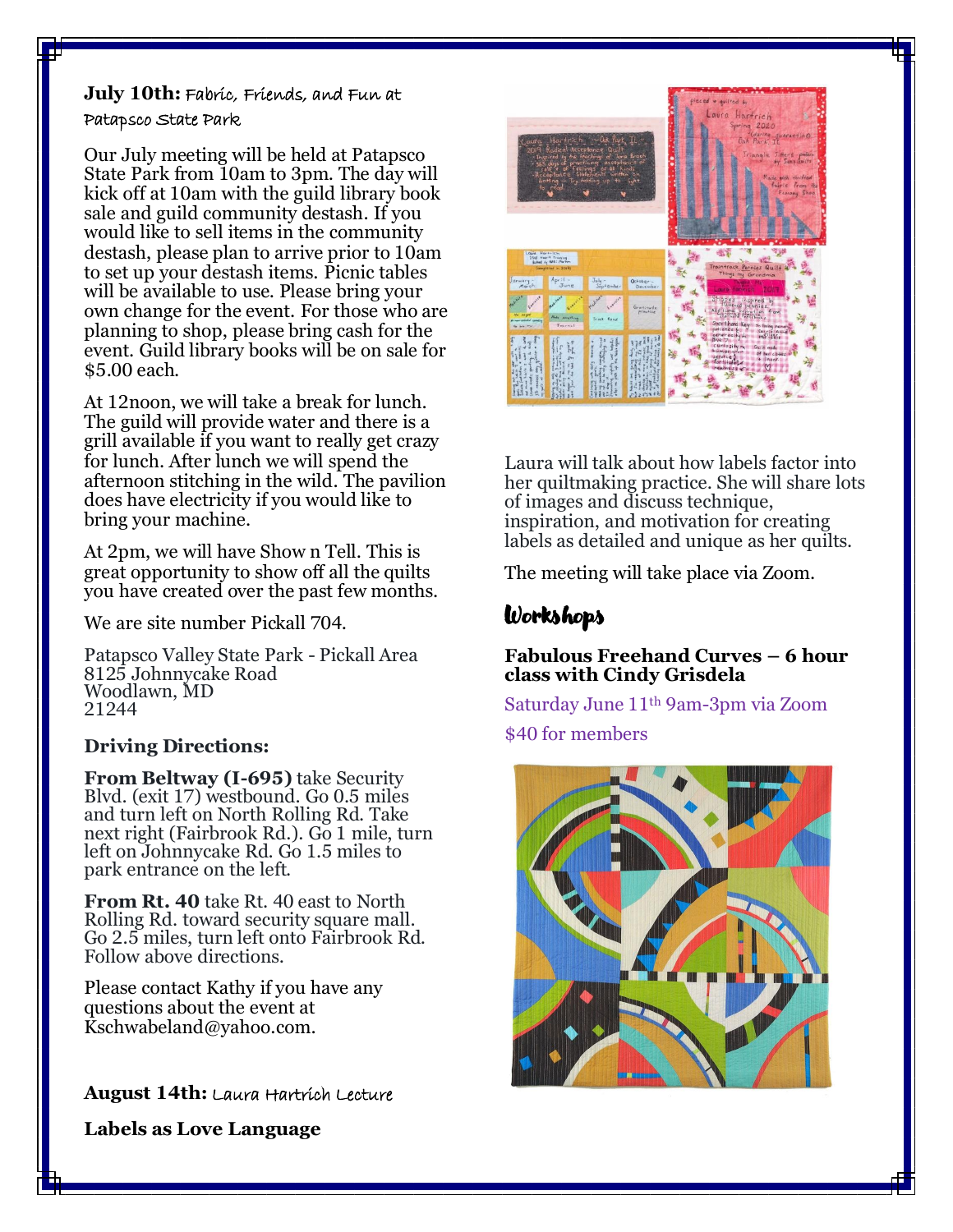According to Cindy...I believe that each one of us has the ability to be creative–we just need to allow our creativity space to grow. Improv is a great way to give yourself permission to play with no rules and no patterns. I encourage my students to explore their own ideas using my techniques as inspiration to design their own original art quilts. We talk about color, about simple design principles to keep in mind as you create, explore improvisational techniques that I use in my work, and discuss ideas for quilting and finishing. I enjoy teaching and my classes can be successfully adapted to different skill levels.

We still have some spots available for this great class. Click [here to register](https://www.baltimoremqg.com/product/fabulous-freehand-curves-workshop/)

**Workshop Policy:** Currently, all workshops will be held via Zoom and in general, more people can attend a workshop, so we have not had the need for a wait list.

If you have signed up for a workshop and cannot make it, it is your responsibility to find someone to take your spot. They can pay you directly. You will also need to notify the Education Chair if you cannot make it so that Zoom links can be sent to the correct people.

#### October Retreat

This year's fall retreat will take place at Maritime Conference Center from October 7th to October 9th, 2022. The cost of this year's retreat will be \$265.00 and includes daily continental breakfast, lunch, and afternoon snack.

The majority of the retreat is unstructured so you have time to work on your own personal projects. There will be one free mini workshop open to everyone and as always we will have some fun games.

Single day passes are not available- if you are unable to attend all three days, you can share a retreat pass with another member. Several people did this last year and it worked out well.

Retreat registration will begin in late June and more information about the registration process will be send out later this month.

### September Community Event

Looking for quilters who are interested in sharing their quilt stories. Anyone interested in getting involved with sharing their quilt/story or helping to video tape members sharing their stories, please reach out to Janine Fesler, 443 354 0834 or [choppiepanda@gmail.com.](mailto:choppiepanda@gmail.com)

This is an important part of sharing modern quilting with our community. Your stories are important! We want to see and hear your story. This is for ALL modern quilters from novice to experienced.

<https://quiltalliance.org/projects/qsos/>

#### Membership

As of June 1st, we have 90 members for 2022.

**Reminder:** To access the National Modern Quilt Guild site:

- o Navigate to
	- [themodernquiltguild.com](https://www.themodernquiltguild.com/)
- o Click Member Login
- o Enter the email address you used to register with Baltimore Modern Quilt Guild
- o Enter your password, **OR**
- o To create a password, enter the email address you used to register with Baltimore Modern Quilt Guild and click "reset password"
- o Enjoy all of the resources available to you!

### QuiltCon

QuiltCon 2023 will take place in Atlanta, Georgia from February 23-26, 2023. Information about the upcoming show will be send out by the national office in the summer.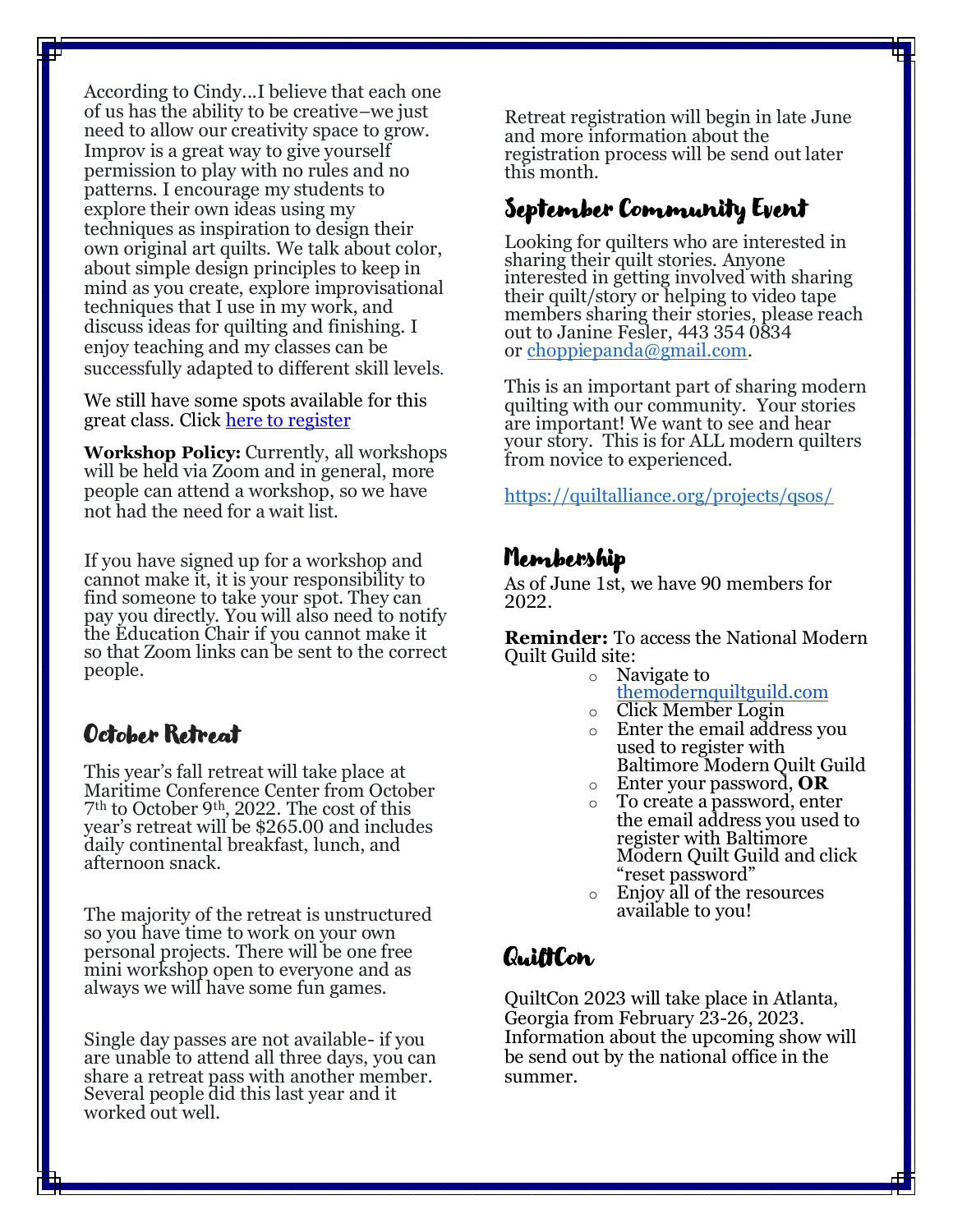

### Bingo

Save the date! Yay! We have an official BMQG Charity Bingo fundraising event scheduled for Saturday, April 15th 2023. The bi-annual bingo event hosts approximately 300 people to include friends and family for an evening of fun and helps the guild raise money for the support of guest speakers/events throughout the year. During the evening there will be 20 rounds of bingo, 5 special rounds of bingo and lots of door prizes, raffles, fun and food! We will be collecting any sewn or quilted items to give at the event. This is a great time to look at your sewing stash to try new techniques or make small projects such as coasters, pot holders, mini quilts, table runners, wall hangings,etc. We will also be giving away lap size quilts (or bigger) as a prize for each bingo round. Several quilts have been collected but there are still some open spots for completed quilts. If you are interested in making a quilt or donating a recently finished quilt please let me know at [meganprice1011@gmail.com](mailto:meganprice1011@gmail.com) Be on the lookout for a sign up sheet coming out soon! Thank you to the many guild members who have already donated a completed quilt or sewn prize for this event! See you there- it's gonna be a blast!



### Social Media

Guild members can keep up with all the latest news and updates and see what their fellow BMQG-ers are making by following the guild on Instagram (@baltimoremqg) and Facebook (search Baltimore Modern Quilt Guild).

Did you know that we have two Facebook pages for our guild? One is a member only page. This page will communicate specifics of what is happening within our guild and celebrate our members.



**Baltimore MQG - Members** Group Private group · 60 members

There is also a public page where you can see what is happening with the National Modern Guild and have some fun.



**Baltimore Modern Quilt Guild** @BaltimoreModernQuiltGuild · Nonprofit organization

If you would like photos of your makes to be shared on the guild accounts, submit them to [communications@baltimoremqg.com](mailto:communications@baltimoremqg.com) or use #BMQGShowAndShare as permission to repost."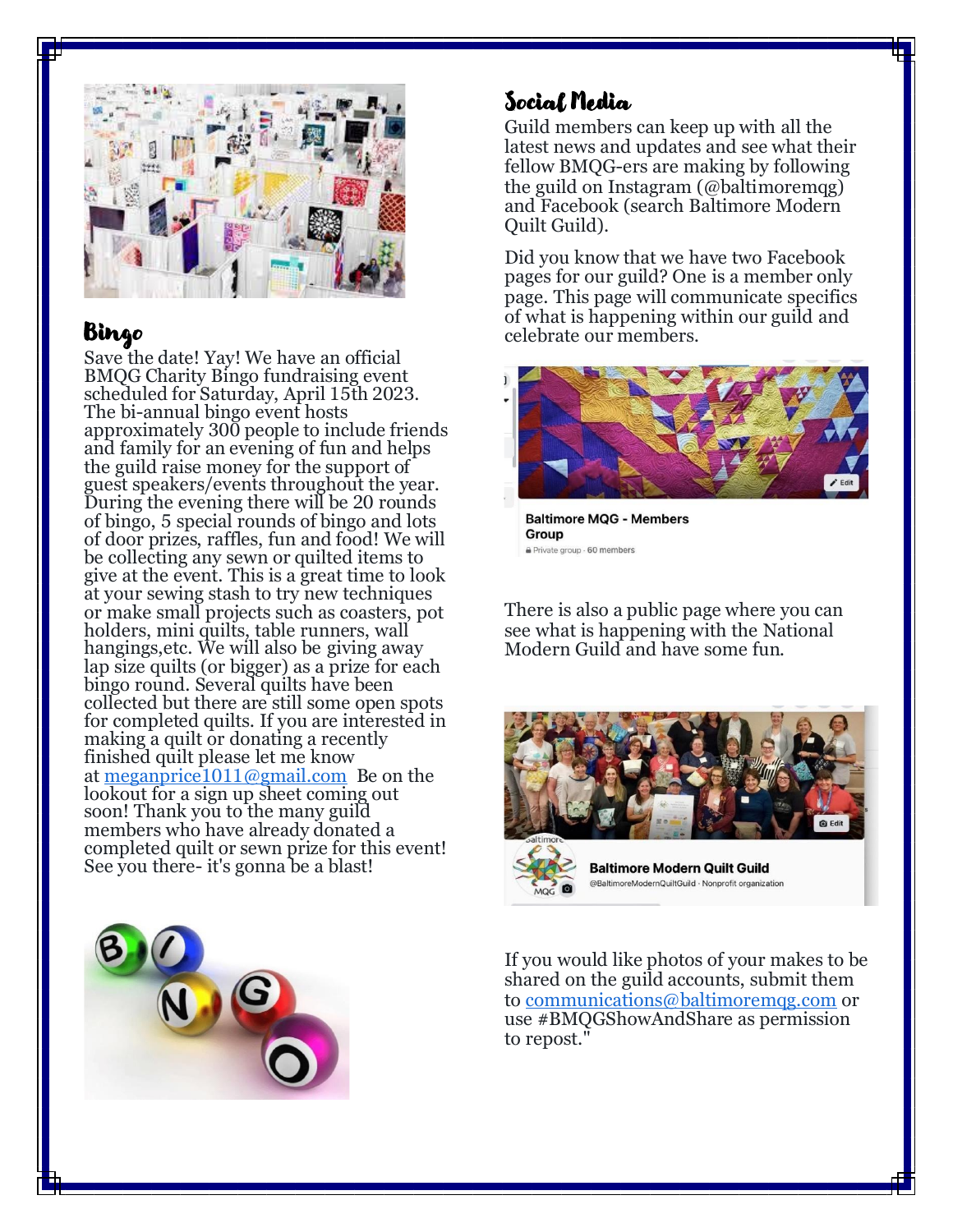### Care Committee

We have a care committee that sends out notes of encouragement for members during their time of need. The committee is led by Membership. If you know of a member that could use some words of encouragement, please let us know via email at [membership@baltimoremqg.com](mailto:membership@baltimoremqg.com)

# Community Relations

What an outstanding group of members we have! During the month of May, 42 quilts were collected. Thanks to all who participated in this effort!

I will be available for you to drop off items to me once a month in the parking lot of Loch Raven High School, off the Baltimore Beltway at Cromwell, if coming from the west, or the Loch Raven exit, if coming from the east, exit 29, every 2nd Saturday of the month at 11am, unless otherwise noted.

#### **The next pick up will on Saturday, June 18th at Loch Raven High School.**

Please let me know in advance if you will be dropping off as to avoid any communication issues. Or, you can drop off at my house on Stansbury Mill Road in northern Baltimore County, if that is more convenient. [isewmuchtime@gmail.com](mailto:isewmuchtime@gmail.com)

If you are in the Ellicott City/Columbia Area, Kim Rotter has agreed to collect



charity quilts to deliver to me. If you are in that area, call Kim to make arrangements.

I have quilt labels available. Let me know if you want any, and I'll put some in the mail to you.

If you have any questions, feel free to email me at [isewmuchtime@gmail.com](mailto:isewmuchtime@gmail.com)

JoAnn Stelmack Community Relations/Charity Chairperson.

# Library

This year we will be dissolving the guild library. The guild library book sale will be taking place at the July 10th meeting in Patapsco State Park.

# COVID 2022 Policy

For indoor events longer than 2 hours, you will be required to be fully vaccinated as defined by the CDC.

The guild will follow local, state, and business rules regarding masking, distancing, etc. as set forth by those entities.

# Board Meetings

BMQG Board meetings are open to all members. The calendar of board meeting is included at the end of the newsletter.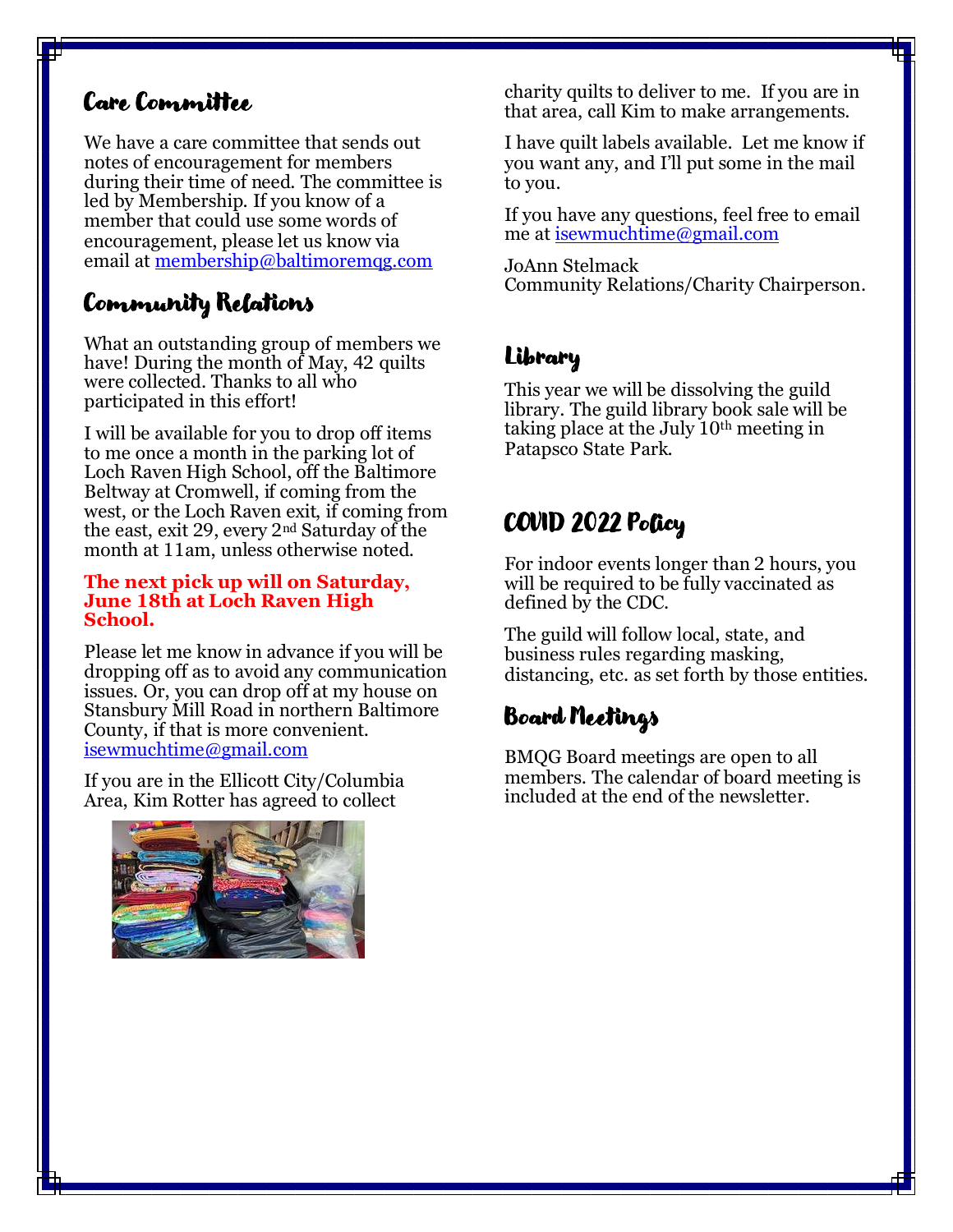





Kathy Schwabeland **President** president@baltimoremqg.com

Elizabeth Berger **Vice President** vicepresident@baltimoremqg.com

Maria O'Haver **Treasurer** treasurer@baltimoremqg.com

Sarah Lefebvre **Director of Membership** membership@balimoremqg.com

Megan Bradshaw **Director of Communications** communications@baltimoremqg.com

## Board Members for 2022

Janine Fesler **Co-Director of Programming** programming@baltimoremqg.com

Janet Schoenfeld **Co-Director of Programming**  programming@batimoremqg.com

Vacant **Director of Education** 

JoAnn Stelmack **Community Relations Chair** communityrelations@baltimoremqg.com

Vacant **Librarian**

Vacant **Google Admin.**

# Calendar of Activities for 2022

# (subject to change)

| Date    | <b>Activity</b>                                   | Time            | Location |
|---------|---------------------------------------------------|-----------------|----------|
| 6/5/22  | <b>BMQG Board Meeting</b>                         | 10-11AM         | Zoom     |
| 6/11/22 | Workshop – Cindy Griselda                         | 9am to 3pm      | Zoom     |
| 6/12/22 | <b>June Meeting:</b> Lecture by<br>Cindy Griselda | 1:30-<br>3:30PM | Zoom     |